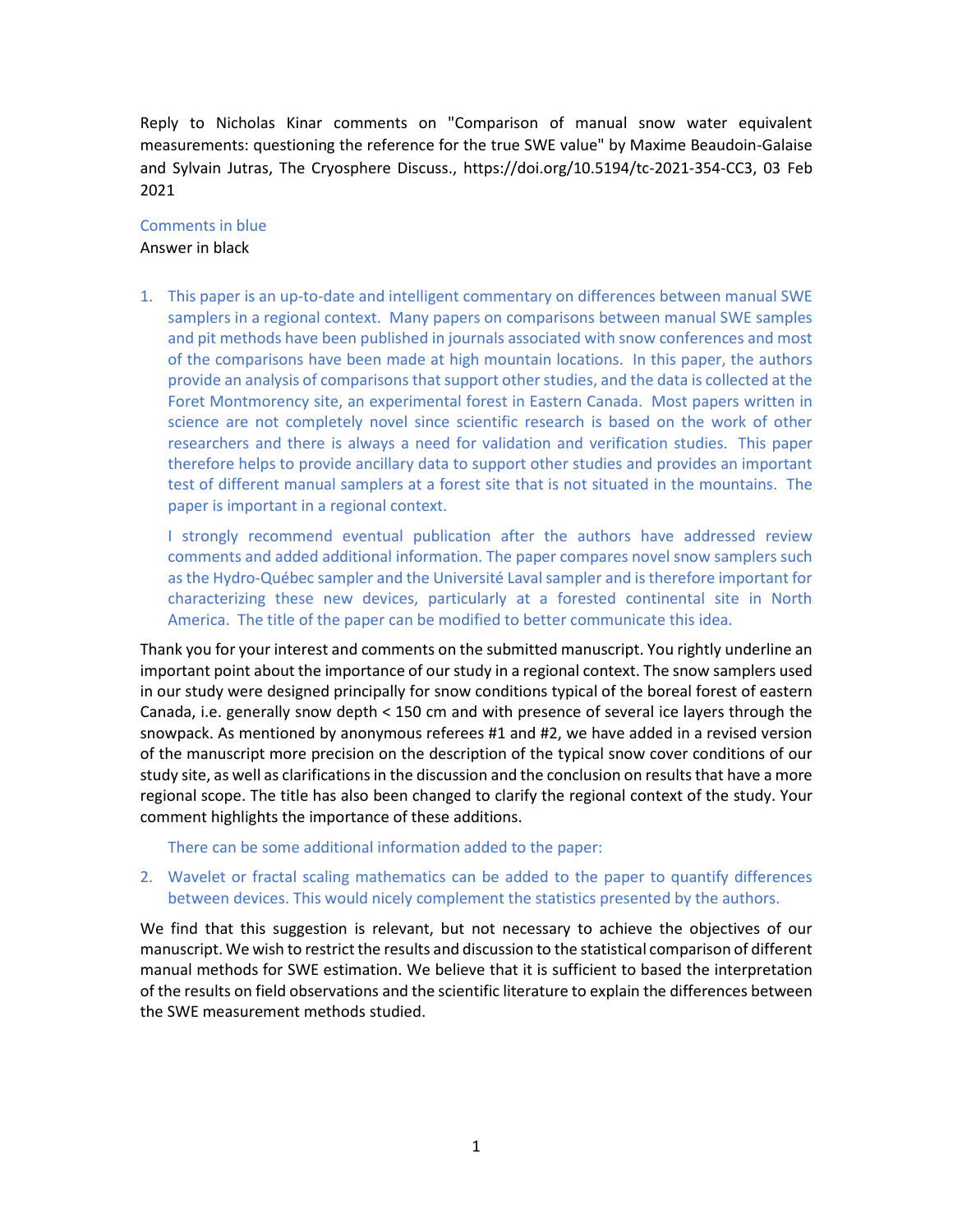3. Snow pit sampling is always a subjective process since it is performed by human beings. The authors should indicate in a revision how this subjectivity influenced the study and how the height of snow measurements have uncertainty. Some additional information can also be provided on the regional characteristics of the snowpack. The paper therefore provides a test quantifying this subjectivity.

The snow pits were mainly done by a trained observer (66%) and the first author (22%). When the snow pits were made by another person, it was qualified people from our laboratory who had already accompanied the main observers in the field (for help or training). In response to your comment, a statistical comparison (i.e. ANOVA) was performed to check if there was an observer influence in the measurement error (MBE) for the snow pit. By comparing individually the MBE results of the three methods of snow pits and two snow sampler (SFS and HQS) according to the two main observers, there is no significant difference (*p*-value between 0.256 and 0.716). For the four other observers who made snow pits, it was not possible to perform a significant statistical test since the number of snow pits they made is between 1-4 depending on the observer. A sentence has been added in the discussion (section 4.1, line 365) to support our assumption that the influence of the observer in our results is not significant.

For the uncertainty of the snow depth, it was not evaluated and presented in our manuscript since it is not necessary for the SWE calculation with snow samplers. The snow depth is only used to evaluate during the measurement if the ratio between the snow core length and the snow depth is sufficient to consider the SWE measurement valid. For the uncertainty due to instruments, the snow depth was not considered because it was not used for SWE calculation. According to Equation 1 (line 150) and Equation 2 (line 154) used for the SWE calculation, snow depth is divided by itself when combining the two equations. Although the assessment of the snow depth uncertainty by different snow sampler is relevant, its assessment deviates from the main objective of our study.

Regarding the typical snow conditions at our study site, a new subsection (3.1 Snow Measurements Distribution) has been added reply to this comment, also identified by the anonymous referees #1 and #2. In addition to describing typical snow conditions, new figures have been added showing the distribution of snow depth, density and SWE values encountered during the 4 years of measurement.

4. Also, it is not possible to individually sample snow layers that have a width < 5 cm, and this should be clearly indicated in the paper, along with a discussion on the sampling practice. I believe that the snowpit was sampled in a continuous fashion, but the current draft of the paper does not clearly communicate this sampling practice.

As mentioned in more detail in the response to Charles Fierz's comment (DOI: 10.5194/tc-2021- 354-AC4), the strategy applied was density per snow layer sampling. We could not actually take measurements in layers with thickness < 5 cm. The method for estimating the density for these snow layers was done in two ways. A first by applying the average density of all the layers sampled (snow pit 1-a). The second by applying the average density of the closest layer, and with the same type of snow grains if possible (snow pit 1-b). For these two methods, ice layers density has been calculated by applying a density of  $0.7175$   $g*cm^{-3}$ . This density was obtained by field measurements in 2019. These details are explained at lines 183-190 of the submitted manuscript.